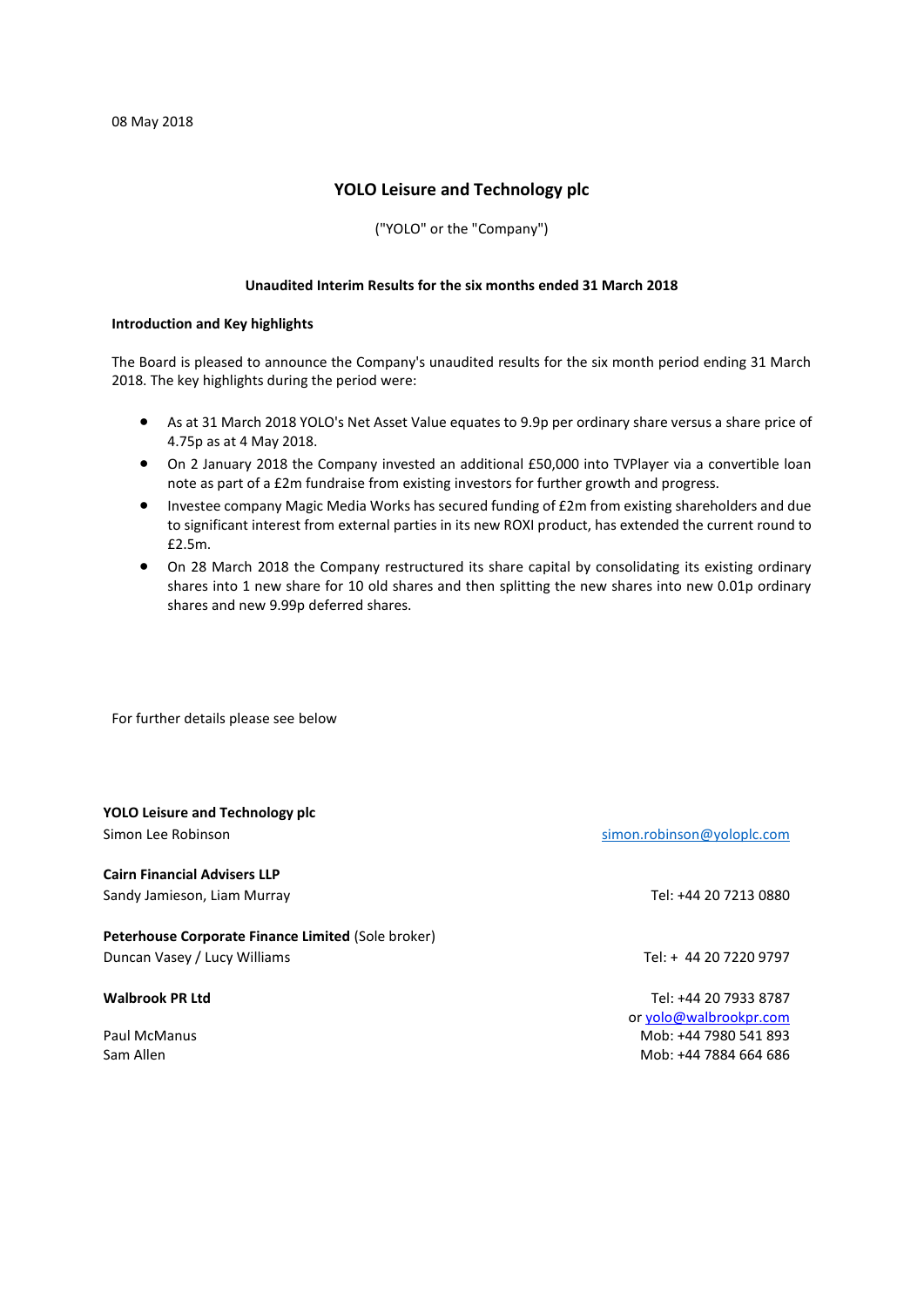## **CHAIRMAN'S STATEMENT FOR THE SIX MONTHS ENDED 31 MARCH 2018**

### **Introduction**

I am pleased to report that the Company has had an active six month period ending 31 March 2018.

YOLO, as an AIM Rule 15 investment company, has invested into businesses at the forefront of innovation and breakthrough technologies that are reshaping how consumers engage with media content through technology. The exciting sectors and companies we have invested into are; e-sports, OTT broadcast tv streaming, music streaming and podcasting, all of which are enjoying significant growth as they disrupt and transform their respective industries and all of which have enormous international potential.

As an investment company YOLO continues to support and actively work with each of our investee companies to maximise shareholder value and build quality businesses. Our portfolio consists of two listed and three private companies all of which operate in the media technology sectors. Based on fair values at 31 March 2018, our investments are showing a potential gross return on investment of over 20%. We believe that there is still significant upside to be delivered and we are working with each of the boards of our investee companies to realise this potential.

Following the share capital restructuring, the Company's Net Asset Value at 31 March 2018 equates to 9.9p per ordinary share.

### **Market context and background to investment strategy**

Each of the companies we have invested in are innovators that are creating and capitalising on new user experiences which engage and enable consumers to enjoy media content at their convenience via a variety of platforms. Each of the businesses have slightly different business models but all have a common goal to monetise the media consumption and innovative technology.

Our investee companies have made significant investments in their proprietary technology through in-house R&D and they continue to grow as valuable standalone businesses. Their proven disruptive technology and engaging entertainment platforms are now being seen as potential acquisition targets.

As an investment business we are constantly striving to improve and evaluate the best ways to generate returns for our shareholders. Our focus is on building strong sustainable companies from early stage entrepreneurial businesses. Our primary objectives are to maximise value of our existing investments and capital deployed, whilst in parallel identifying incremental growth opportunities and prospects. We are actively working with the boards of our investee companies to evaluate exit opportunities and optimal ways to accelerate growth. We recognise our role is to assist and advise them through these phases to maximise shareholder return.

As early movers and innovators in their sectors, our investee companies are continually seeking ways to maximise the monetary value of their business models. The company valuations are based around the valuation of the proprietary technology developed, the number of active users of the product current and future potential and the amount of revenue generated per engaged user.

How consumers spend their leisure time and disposable income is a key theme for each of Yolo's investee companies and of equal importance is how they monetise this engagement time. Each of them has worked to capitalise on the shift to digital by developing technology platforms and capability that engage consumers with media content to create innovative and entertaining experiences that consumers value.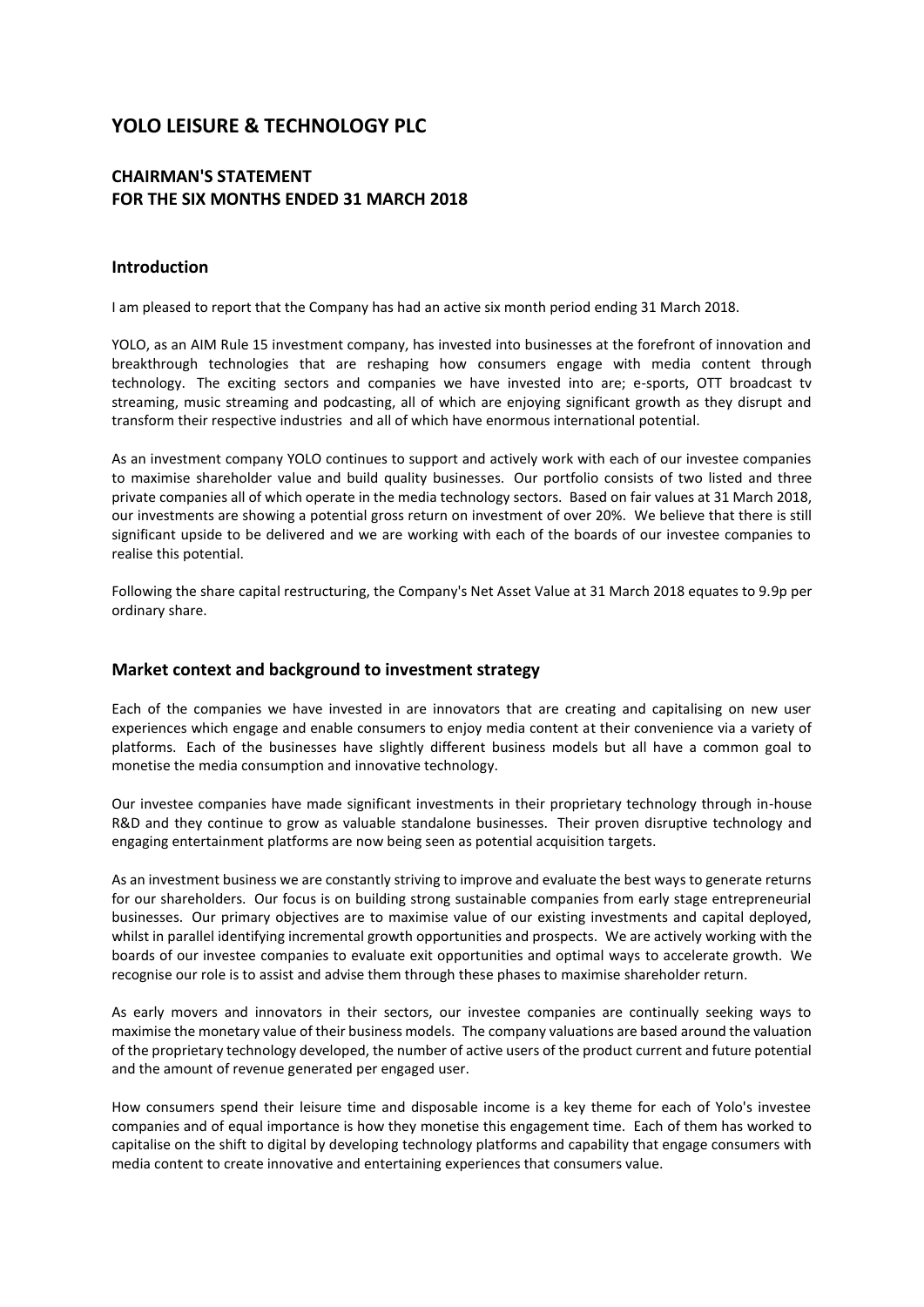Consumers are increasingly looking to enrich their lives through entertainment experiences, aiming to make their everyday life more enjoyable and memorable. Improved technology in the form of smart TVs and the emergence of streaming services have encouraged consumers to enjoy leisure in the comfort of their own home.

We believe that each of our investee companies are in a "hot" space, with the ability and intent to scale internationally. Indicative valuations reflect the number of current and potential users multiplied by the likely lifetime value of the user or multiples of revenue as appropriate.

### **Summary of investment portfolio**

The Board has been selective in the transactions made and our investment portfolio now consists of businesses with strong technology and content themes. Each of the businesses are pioneers and innovators in their sectors and are disrupting the space that they are in, which is consistent with YOLO's investment criteria.

### **TVPlayer:**

Since being founded in 2014, TVPlayer has become one of the UK's fastest growing complete pay-TV platforms. As an aggregator of major free to air and pay TV channels in an over the top (OTT) service, the company has established its presence across all of the main consumer device technologies, including online, mobile, connected TV, games consoles and other connected devices which enable TV apps. The company, which operates a freemium TV model, has surpassed 1.5 million monthly active users and has reached over 60,000 subscribers on its premium pay-TV service. This represents a year-on-year growth rate of over 125%.

TV consumption and behaviour is rapidly changing. Connected device adoption and increases in internet speeds are enabling new ways to consume television as consumers no longer need to rely on set top box technologies. The emergence of OTT content aggregators provides consumers with more choice and flexibility than ever before and traditional TV platforms are having to work hard to retain subscribers as they adopt OTT services (cord cutting). Subscription Video on demand (SVOD) and Advertising Video on Demand (AVOD) are continuing to change the way viewers consume content and broadcasters/ content providers monetise their offerings. TVPlayer is well positioned to meet these changes in consumer trends.

TVPlayer's proprietary technology platform allows the company to service millions of users at a significantly reduced cost to that faced by new OTT entrants and traditional pay TV companies. TVPlayer's technology and metadata enables it to get closer to the consumer, providing a more targeted, immersive, cost efficient and personalised offering.

TVPlayer, with its impressive credentials and momentum, is attracting interest from a number of strategic media investors and acquirers. TVPlayer delivered quarterly revenues of over £1.5m in Q3 to February 2018. We believe that valuations in thisspace vary between 6 and 10 times annual revenues for OTT platforms implying a valuation of between £36m and £60m.

To further accelerate growth and strengthen its management team, TVPlayer has appointed Scott Kewley (previously at Virgin Media) and Nick James (previously at Talk Talk & Lovefilm) as Chief Operating Officer and Chief Technology Officer respectively. Rob Hodgkinson has moved into the Chief Financial Officer role and Adam Smith, the company Founder, continues as Chief Executive Officer.

Scott was formerly Director of Digital Entertainment at Virgin Media and has latterly been leading a consumerfacing OTT platform in the UK. James was previously Head of TV Architecture & Innovation at TalkTalk, with prior experience at Lovefilm and Sky. In their new remits, Scott and James will be tasked with multiplying the TVPlayer premium subscriber base.

Yolo has a holding of 11,067 shares equating to 4.2% on a fully diluted basis, A&E Networks is a major strategic investor with a 24.9% holding, and Beringea LLP holds 10.9%.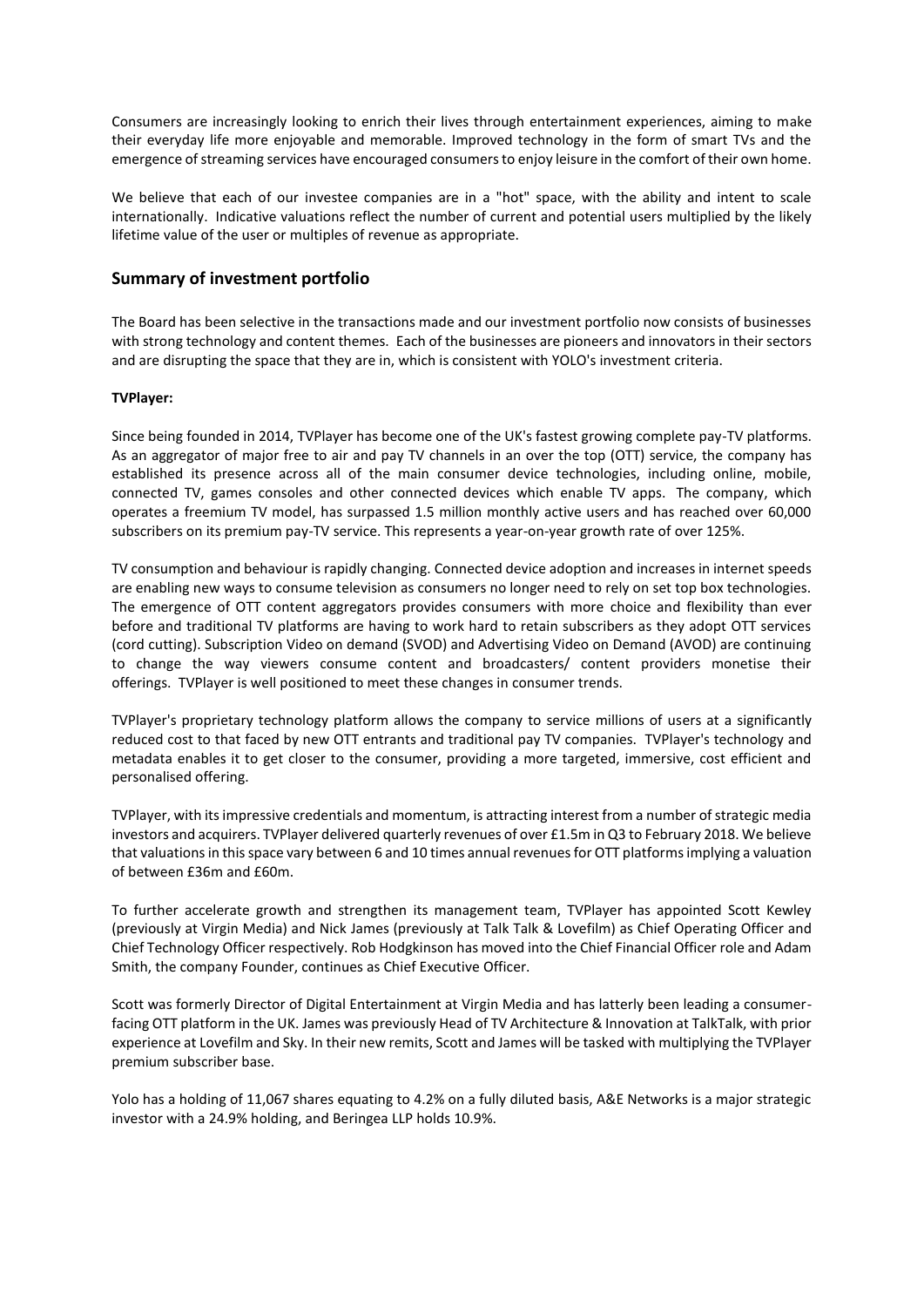#### **Simplestream:**

Simplestream is a leading provider of Software as a Service (SaaS) based live linear and video on demand (Vod) broadcasting and streaming solutions. Clients include; News Corporation (Ball Ball), A&E Networks (Blaze), Sony Traceplay, QVC TV shopping, Box Nation, Little Dot Studios and At The Races amongst others.

Simplestream's proprietary Media Manager cloud technology platform provides live and on demand streaming solutions including; Hybrid TV, VoD in a box incorporating functionality such as personal video recording, TV Apps for mobile devices and desktop and Internet Protocol Television (IPTV) for broadcasters, publishers, telco, cable and SVoD platforms.

Simplestream has seen over 40% revenue growth year on year. Simplestream now delivers services across Europe, the US, Africa and the Far East with further international expansion planned for 2018. Simplestream is opening a new office in North America to service its expanding international client base and has signed up new partners in the last quarter including: British Forces TV and radio services, History Hit TV and Little Dot Studios, a BAFTA and Emmy award winning content producer and broadcaster.

YOLO holds 9,943 shares in Simplestream, which represents a 6.34% holding on a fully diluted basis.

### **Magic Media Works Ltd ("MMW"):**

MMW is a music entertainment technology business. MMW's's mission is to bring families together through shared music entertainment experiences.

ROXI, which launched in the UK and US markets in late 2017, is an easy way for friends and families to enjoy music together, with a two minute set-up, tens of millions of songs pre-loaded, Voice Search and many unique bonus entertainment features, all in one competitively-priced music entertainment hub.

Offering Unlimited Music, Karaoke-style singing, global radio access, an ambient Sound Machine and ROXI's unique music trivia game, Name That Tune, ROXI is highly differentiated and popular with its target market of older, family consumers. 93% of purchasers say they would recommend it to friends and family and 68% of purchasers say they use it every day or several times a week.

The Streaming Market is Still in its Infancy. Streaming has changed the way many people access music, we recognise that there is an untapped global audience with significant growth potential. The majority of Spotify users are aged 34 or below. ROXI is therefore targeting a different and complimentary audience and so we believe has great potential of success.

MMW has global rights agreements with all the major labels; Universal Music Group, Sony Music Group, Warner Music Group and major independents including Merlin Music, providing customers with one year's access to a premium music catalogue of over 29 million music tracks ad-free.

MMW is focused on continually improving engagement with its consumers through further enhancement and refinement of user experience and facilitating integration in third party home ecosystems to ensure that ever more people can access and enjoy the product.

Following initial success with TV shopping channels and live retail, the company is now focusing on broadening its consumer marketing campaign with TV infomercial shows across mainstream TV in the UK and the USA, in partnership with specialist infomercial content providers, to enable a scaling of the business in these markets, and elsewhere.

Henrik Holmark, previously the CFO of Pandora Jewellery, has joined the MMW board as a non-executive Investor Director.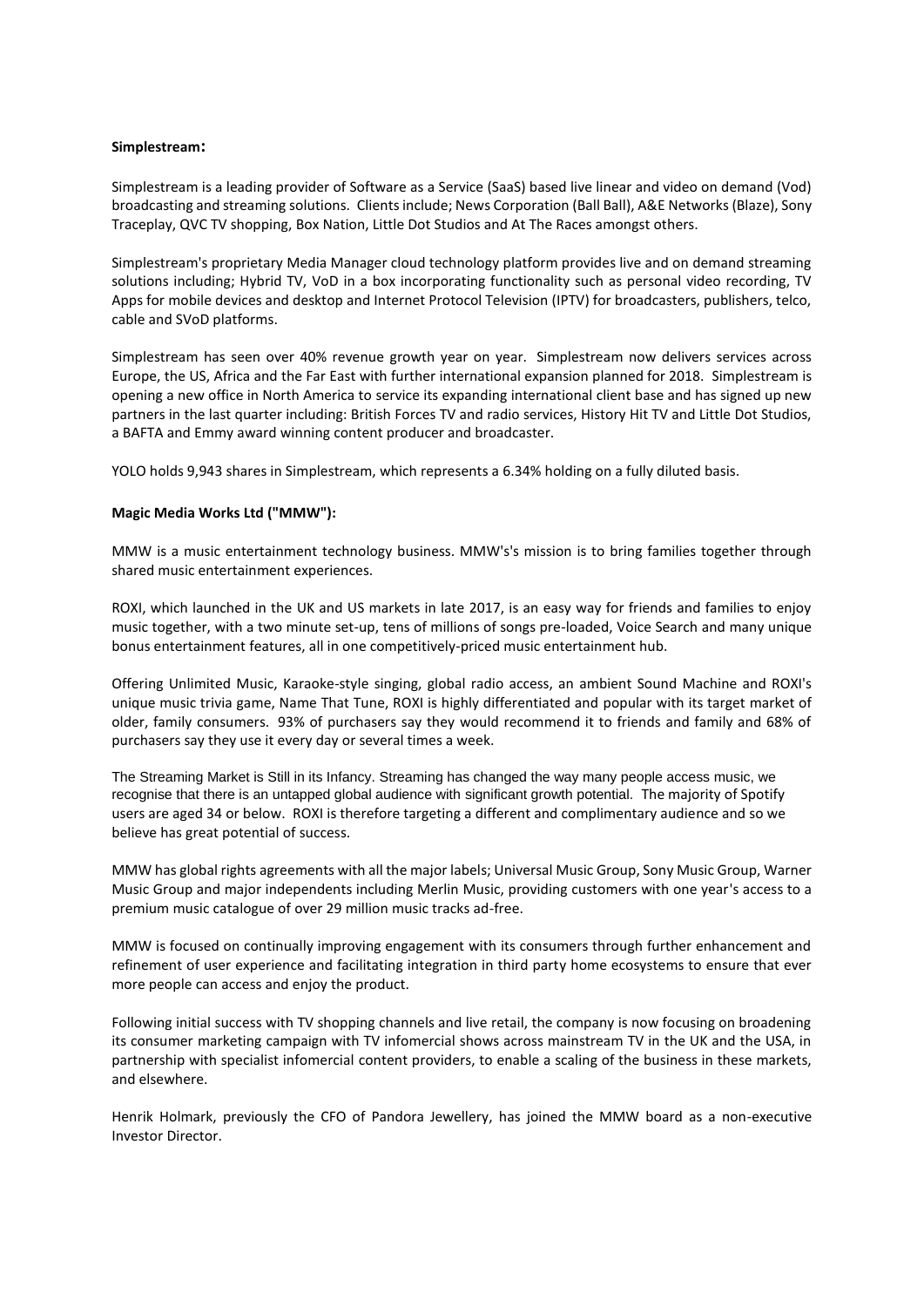On completion of the recently announced £2.0 million investment round, Yolo's holding in MMW will represent 1,646,682 Ordinary Shares, representing 18.6 percent of the issued share capital of Magic. The Company has options over a further 95,000 ordinary shares in MMW.

### **GFinity Plc:**

GFinity is an end-to-end eSports (also known as competitive gaming) solution, founded in 2012. GFinity has quickly established itself as one of the world's leading eSports companies, capable of providing an end-to-end solution and with a strong reputation for quality across publishers, players and eSports fans. It stages elite tournaments for the top players in the world, producing industry leading broadcasts and providing on-line competitions and content to engage the eSports community.

GFinity has made significant progress this year, with the launch of the Elite Series season two, a renewed partnership with Formula One, the launch of the Elite Series in Australia, new broadcasting partnerships with BT Sport, BBC 3 and Eleven Sports and the acquisition of CEVO, an American based provider of technology and services to the eSports market.

YOLO holds 400,000 shares in GFinity.

### **AudioBoom Plc:**

AudioBoom is one of the world's leading spoken-word audio or podcasting platforms for hosting, distributing and monetising content that enables the creation, broadcast and syndication of audio content across multiple networks and geographies. AudioBoom works with its partners to monetise their audio via live in-reads, the dynamic insertion of pre and post roll audio adverts and video ads. The platform enables partners to deliver their content to millions of listeners worldwide via embedded (in websites) players, mobile applications, Facebook and Twitter integrations.

In February 2018 AudioBoom had 82.3m users, up by 40% on February 2017 users.

On 13 February 2018 AudioBoom announced the proposed acquisition of Triton Digital, and on 27 April 2018 announced it was still in the process of trying to complete this acquisition.

Yolo holds 5,340,000 shares in AudioBoom.

## **Restructure of Share Capital**

At the AGM held on 28 March 2018, shareholders approved the resolution for a share consolidation and subdivision which resulted in YOLO shareholders receiving one new ordinary share of 0.01p each ("New 0.01p Ordinary Share") and one new deferred share of 9.99p each ("New Deferred Share") in YOLO in exchange for every ten existing ordinary shares of 1p each ("Existing Ordinary Shares"). Following completion of the share capital reorganisation, the total issued ordinary share capital of the Company is now 44,132,276 New 0.01p Ordinary Shares, each with voting rights.

The Board as well as continuing to evaluate and consider investment opportunities in the technology, travel, leisure and media sectors, is also evaluating the use and integration of Artificial Intelligence, Blockchain and Cryptocurrency into its chosen sectors and will only make investments in those areas which the Board believes will create value for shareholders.

I would also like to thank our shareholders and advisers for continuing to support the Board and our vision.

Simon Robinson Chairman

8 May 2018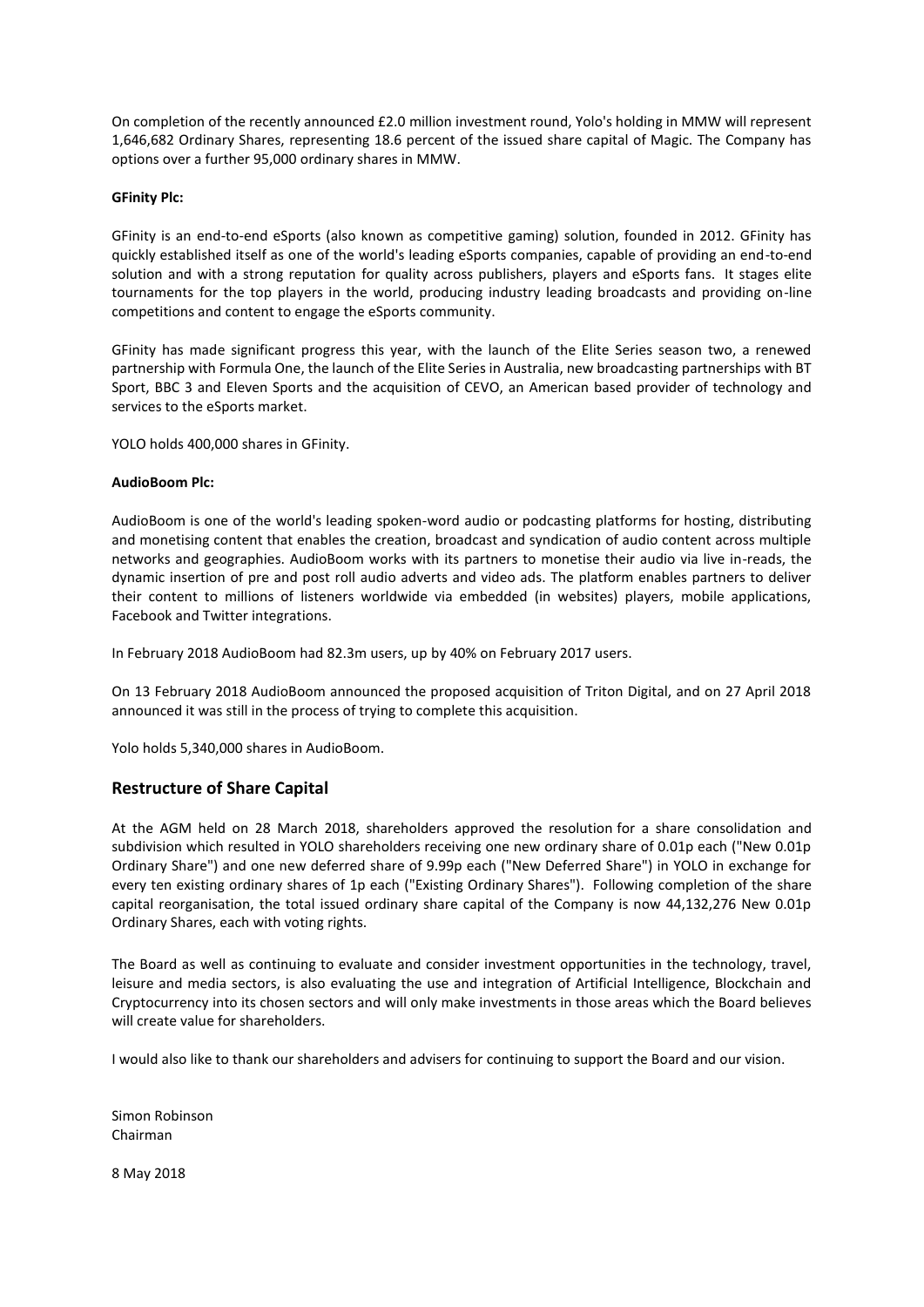## **INTERIM STATEMENT OF COMPREHENSIVE INCOME FOR THE SIX MONTHS ENDED 31 MARCH 2018**

|                                                                       | <b>Notes</b> | <b>Unaudited</b><br>six months ended<br>31 March 2018<br>£ | <b>Unaudited</b><br>six months ended<br>31 March 2017<br>£ |
|-----------------------------------------------------------------------|--------------|------------------------------------------------------------|------------------------------------------------------------|
| Other income                                                          |              | 13,250                                                     | 17,096                                                     |
| Unrealised (loss)/gain on remeasurement to<br>fair value              | 3            | (26, 635)                                                  | 178,121                                                    |
| Administrative expenses                                               |              | (150, 186)                                                 | (143, 794)                                                 |
| (LOSS) / PROFIT FROM OPERATIONS BEFORE<br><b>FINANCING ACTIVITIES</b> |              | (163, 571)                                                 | 51,423                                                     |
| Finance income                                                        |              | 24                                                         | 10,630                                                     |
| (LOSS) / PROFIT BEFORE TAX                                            |              | (163, 547)                                                 | 62,053                                                     |
| Tax                                                                   |              |                                                            |                                                            |
| (LOSS) / PROFIT FOR THE PERIOD                                        |              | (163, 547)                                                 | 62,053                                                     |
|                                                                       |              |                                                            |                                                            |
| TOTAL COMPREHENSIVE (EXPENSE) /<br><b>INCOME</b><br>FOR THE PERIOD    |              | (163, 547)                                                 | 62,053                                                     |

Profit / (Loss) before tax and total comprehensive income / (expense) for the period are all attributable to the equity shareholders of the parent.

| Profit / (Loss) per share |         |                   |
|---------------------------|---------|-------------------|
| <b>Basic</b>              | (0.37)p | 0.16p             |
| Diluted                   | (0.37)p | 0.14 <sub>p</sub> |

Income and profit from operations for the current period all derive from continuing operations.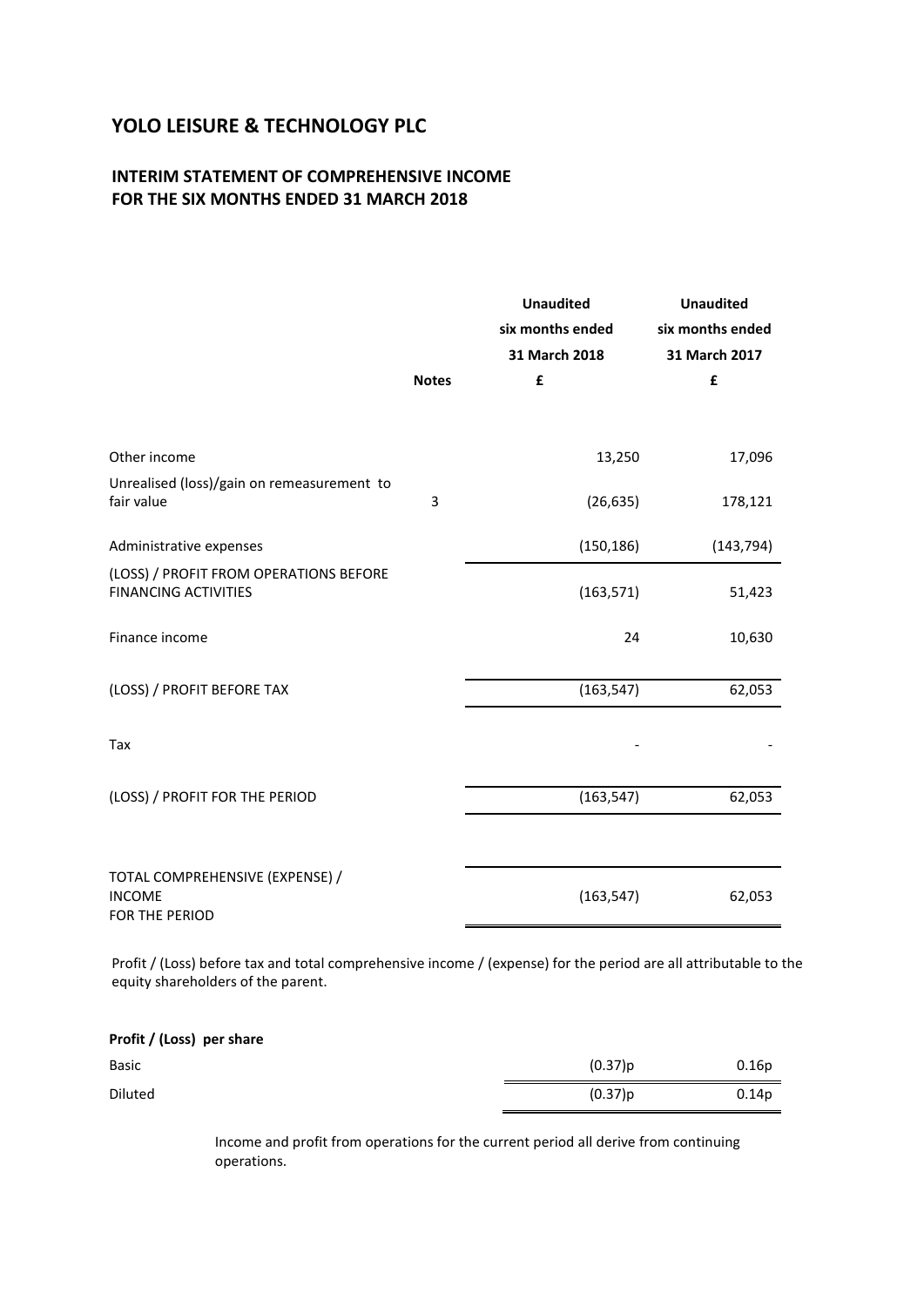## **INTERIM STATEMENT OF FINANCIAL POSITION FOR THE SIX MONTHS ENDED 31 MARCH 2018**

|                                                           |                         | <b>Unaudited</b><br>31 March<br>2018 | <b>Audited</b><br>30 September<br>2017 |
|-----------------------------------------------------------|-------------------------|--------------------------------------|----------------------------------------|
|                                                           | Notes                   | £                                    | £                                      |
| <b>ASSETS</b>                                             |                         |                                      |                                        |
| <b>Non-current assets</b>                                 |                         |                                      |                                        |
| Investments                                               | 3                       | 3,898,848                            | 3,875,483                              |
| <b>Current assets</b>                                     |                         | 3,898,848                            | 3,875,483                              |
| Trade and other receivables<br>Cash and cash equivalents  | $\overline{\mathbf{4}}$ | 70,400<br>417,894                    | 62,980<br>619,939                      |
|                                                           |                         | 488,294                              | 682,919                                |
| <b>TOTAL ASSETS</b>                                       |                         | 4,387,142                            | 4,558,402                              |
| <b>EQUITY AND LIABILITIES</b>                             |                         |                                      |                                        |
| Equity                                                    |                         |                                      |                                        |
| Share capital                                             | 5                       | 5,206,954                            | 5,206,954                              |
| Share premium account                                     |                         | 7,574,273                            | 7,574,273                              |
| Retained earnings                                         |                         | (8,430,749)                          | (8, 267, 202)                          |
| Total equity attributable to equity holders of the parent |                         | 4,350,478                            | 4,514,025                              |
| <b>Current liabilities</b>                                |                         |                                      |                                        |
| Trade and other payables                                  |                         | 36,664                               | 44,377                                 |
| <b>Total liabilities</b>                                  |                         | 36,664                               | 44,377                                 |
|                                                           |                         |                                      |                                        |
| <b>TOTAL EQUITY AND LIABILITIES</b>                       |                         | 4,387,142                            | 4,558,402                              |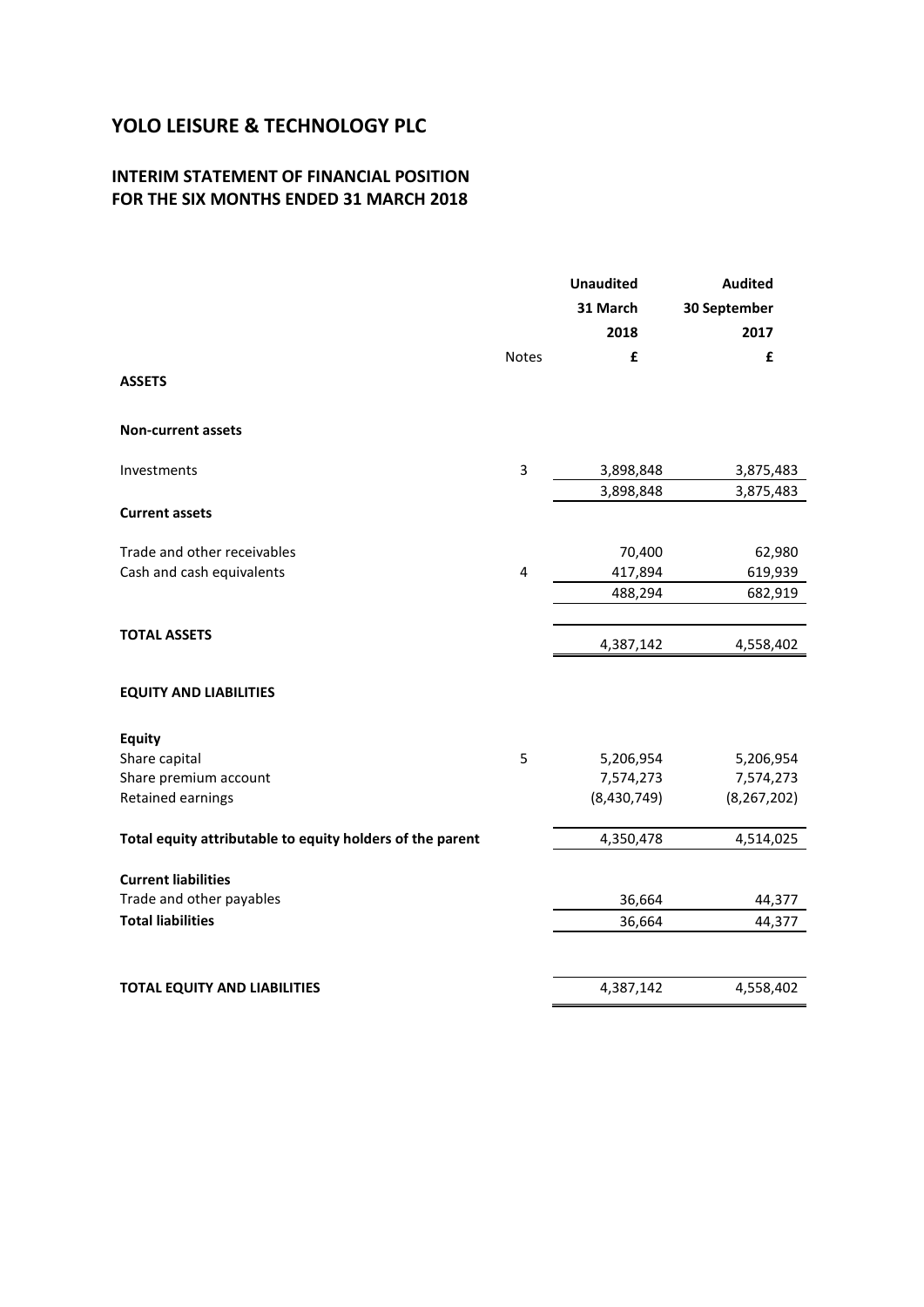## **INTERIM STATEMENT OF CHANGES IN EQUITY FOR THE SIX MONTHS ENDED 31 MARCH 2018**

|                                                | <b>Share</b><br>capital | <b>Share</b><br>Premium<br><b>Account</b> | <b>Retained</b><br><b>Earnings</b> | <b>Total</b> |
|------------------------------------------------|-------------------------|-------------------------------------------|------------------------------------|--------------|
|                                                | £                       | £                                         | £                                  | £            |
| Audited as at 1 October 2016                   | 2,582,954               | 7,617,273                                 | (8,993,355)                        | 1,206,872    |
| Total comprehensive income for the<br>period   |                         |                                           | 62,053                             | 62,053       |
| Share issue                                    | 2,624,000               |                                           |                                    | 2,624,000    |
| Cost of new issue                              |                         | (43,000)                                  |                                    | (43,000)     |
| Unaudited as at 31 March 2017                  | 5,206,954               | 7,574,273                                 | (8,931,302)                        | 3,849,925    |
| Audited as at 1 October 2017                   | 5,206,954               | 7,574,273                                 | (8, 267, 202)                      | 4,514,025    |
| Total comprehensive expenses for the<br>period |                         |                                           | (163, 547)                         | (163, 547)   |
|                                                |                         |                                           |                                    |              |
| Unaudited as at 31 March 2018                  | 5,206,954               | 7,574,273                                 | (8,430,749)                        | 4,350,478    |

All equity is attributable to equity shareholders of the parent.

### **Share premium**

Represents amounts subscribed for share capital in excess of its nominal value, net of directly attributable issue costs.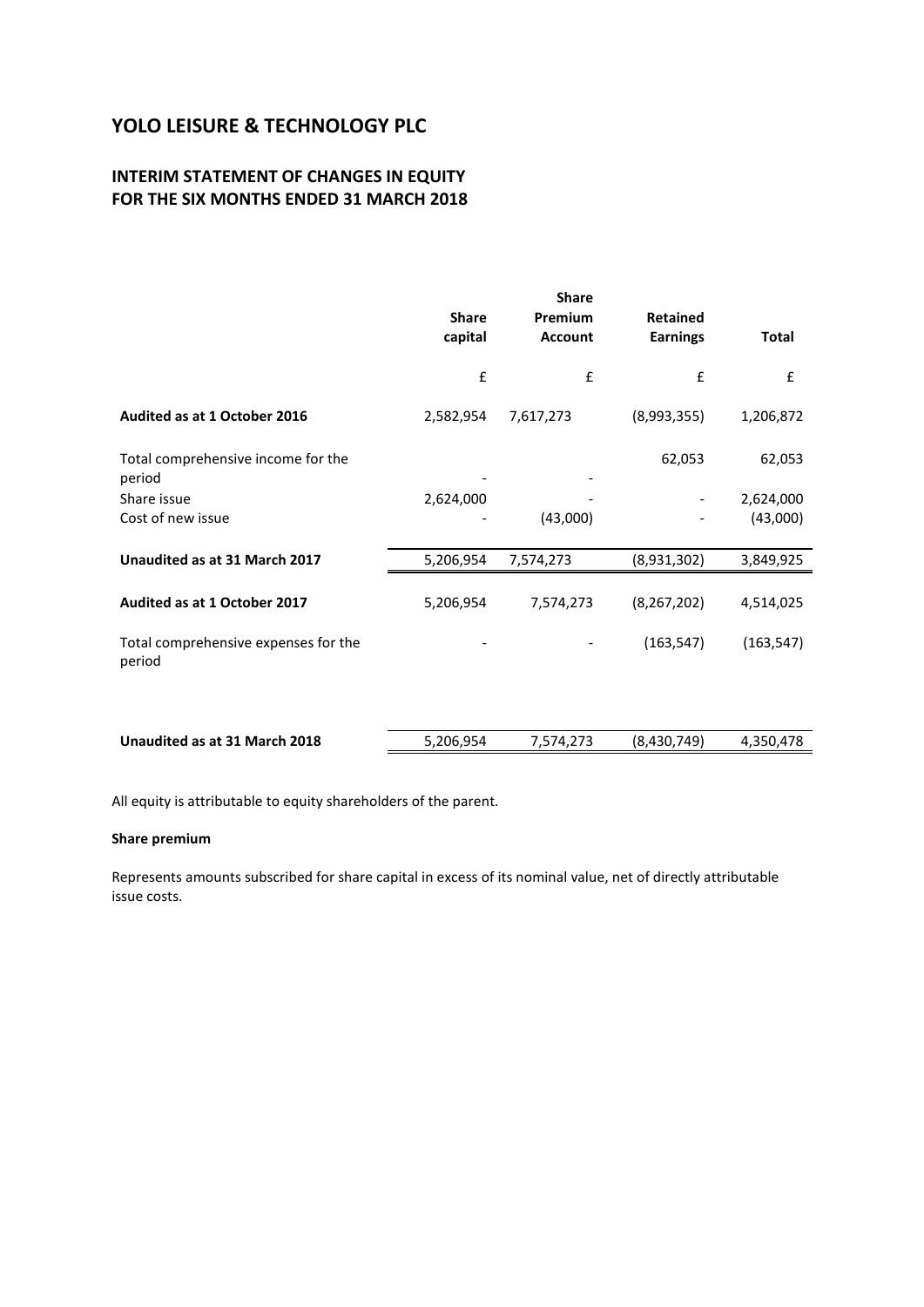## **INTERIM STATEMENT OF CASH FLOWS FOR THE SIX MONTHS ENDED 31 MARCH 2018**

|                                                                                                                                                    | <b>Unaudited</b><br>six months<br>ended<br>31 March 2018 | <b>Unaudited</b><br>six months<br>ended<br>31 March 2017 |
|----------------------------------------------------------------------------------------------------------------------------------------------------|----------------------------------------------------------|----------------------------------------------------------|
|                                                                                                                                                    | £                                                        | £                                                        |
| <b>Operating activities</b><br>(Loss) / Profit before tax<br>Loss / (Gain) on current fair value<br>adjustment                                     | (163, 571)<br>26,635                                     | 62,053<br>(178, 121)                                     |
| Changes in working capital:<br>Increase in trade and other receivables<br>(Decrease) / Increase in trade and other<br>payables<br>Net finance cost | (10, 394)<br>(4, 739)                                    | (16, 543)<br>61,846<br>195                               |
|                                                                                                                                                    |                                                          |                                                          |
| Net cash used in operating activities                                                                                                              | (152,069)                                                | (70, 570)                                                |
| <b>Investing activities</b><br>Interest received                                                                                                   | 24                                                       | 15                                                       |
| Investments                                                                                                                                        | (50,000)                                                 | (1,708,955)                                              |
| Net cash used in investing activities                                                                                                              | (49, 976)                                                | (1,708,940)                                              |
| <b>Financing activities</b><br>Net proceeds from issue of shares<br>Interest paid                                                                  |                                                          | 2,581,000<br>(210)                                       |
| Net cash received from financing<br>activities                                                                                                     |                                                          | 2,580,790                                                |
| <b>Taxation</b>                                                                                                                                    |                                                          |                                                          |
| Net (decrease) / increase in cash and cash<br>equivalents                                                                                          | (202, 045)                                               | 801,280                                                  |
| Cash and cash equivalents at the start of the period                                                                                               | 619,939                                                  | 139,412                                                  |
| Cash and cash equivalents at the end of the period                                                                                                 | 417,894                                                  | 940,692                                                  |

 $\blacksquare$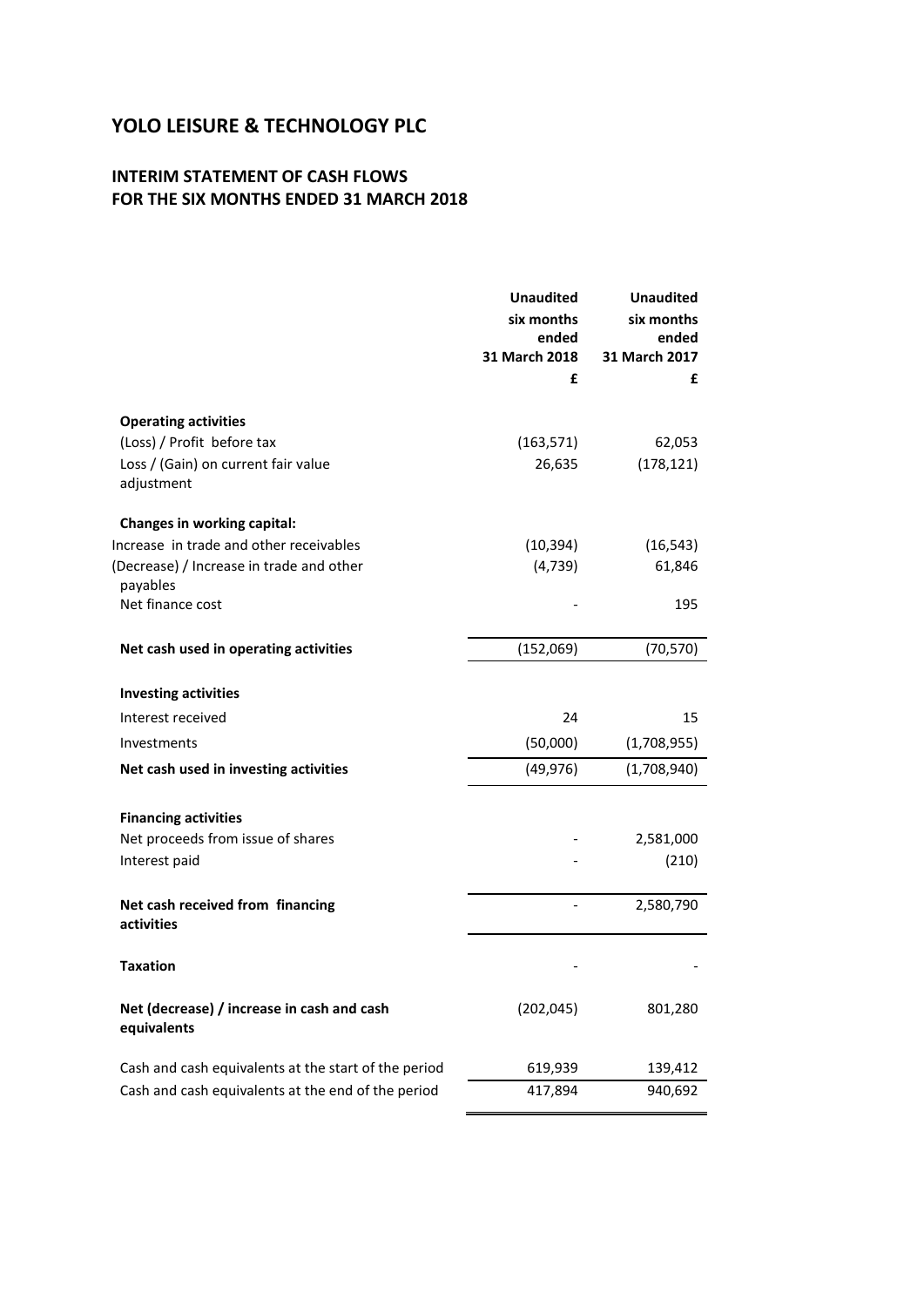## **NOTES TO THE INTERIM FINANCIAL INFORMATION FOR THE SIX MONTHS ENDED 31 MARCH 2018**

#### **1 General information**

YOLO Leisure & Technology Plc ('the Company') is an investment company as defined under AIM Rule 15.

The Company is a publicly listed company on AIM, is incorporated and domiciled in England and its registered office is 4 More London Riverside, London, SE1 2AU.

This interim financial information was approved for issue on 8 May 2018.

#### **2 Accounting policies**

### **2.1 Basis of preparation**

The interim financial information comprises the Statements of Financial Position at 31 March 2018 and 30 September 2017 and the Statements of Comprehensive Income, Changes in Equity and Cash Flows for the periods ended 31 March 2018 and 31 March 2017 and the related notes of YOLO Leisure & Technology Plc, (hereinafter referred to as 'the interim financial information).

The interim financial information has been prepared in accordance with IAS 34, 'Interim Financial Reporting' as adopted by the European Union. In preparing this information, management have used the accounting policies set out in the Company's annual financial statements as at 30 September 2017.

This interim financial information does not constitute a set of statutory accounts under the requirements of the Companies Act 2006 and is neither audited nor reviewed. The comparative figures for the financial year ended 30 September 2017 are an extract from the Company's 2017 financial statements, which have been reported on by the Company's auditors and delivered to the Registrar of Companies. The report of the auditors was unqualified.

This document (the Interim Statement 2018) will be published on the company's website and will be publicly available from the London Stock Exchange regulatory publications. The maintenance and integrity of the YOLO Leisure & Technology Plc website is the responsibility of the directors. Legislation in the UK governing the preparation and dissemination of accounts may differ from legislation in other jurisdictions.

#### **2.2 Going concern**

 The company's activities, together with the factors likely to affect its future development and performance, the financial position of the company, its cashflow and liquidity position have been considered by the directors and the Board is of the opinion that there are sufficient funds available to continue as a going concern for the foreseeable future. The Board is also planning to raise additional funds to continue to carry out its investment strategy as opportunities arise. Accordingly the Board consider it appropriate to adopt the going concern basis in preparing these condensed financial statements.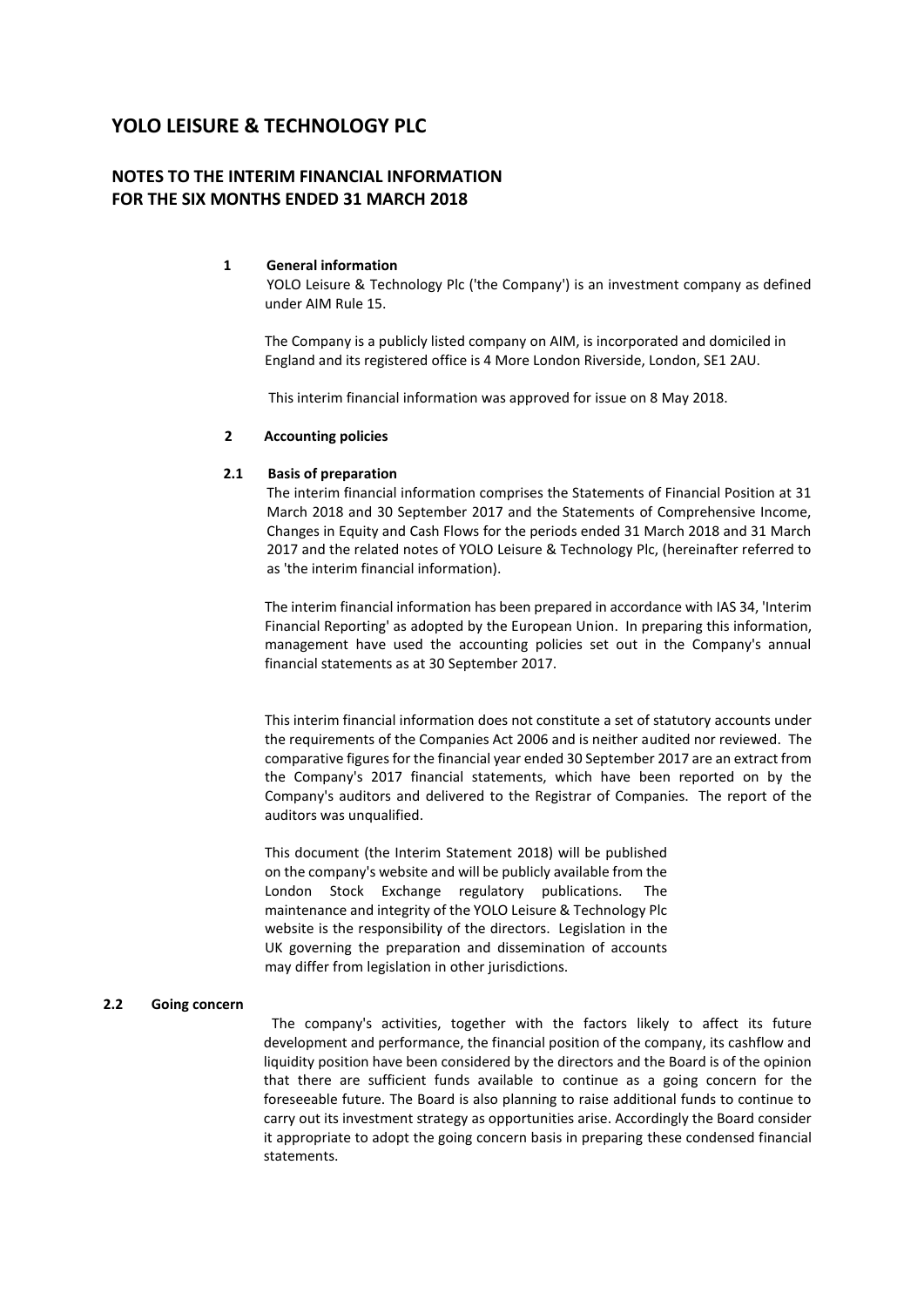### **2.3 Investments**

 Financial assets and liabilities are fair valued using a hierarchy that reflects the significance of the inputs used in making the fair value assessment. The fair value hierarchy has the following levels:

Level 1: quoted prices (unadjusted) in active markets for identical assets or liabilities.

 Level 2: inputs other than quoted prices for identical assets or liabilities, either directly (i.e. as prices) or indirectly (i.e. derived from prices).

 Level 3: inputs for the assets or liabilities that are not based on observable market data (unobservable inputs).

#### **3 Investments**

|                                                   | Level 1<br>£ | Level 3<br>£ | <b>Unaudited Total</b><br>£ |
|---------------------------------------------------|--------------|--------------|-----------------------------|
| <b>Audited fair value at 30</b><br>September 2017 | 264,855      | 3,610,628    | 3,875,483                   |
| Cost of acquisitions during the<br>period         |              | 50,000       | 50,000                      |
| Unrealised loss on<br>remeasurement to fair value | (26, 635)    |              | (26, 635)                   |
| Unaudited fair value at 31<br><b>March 2018</b>   | 238,220      | 3,660,628    | 3,898,848                   |

### **4 Cash and cash equivalents**

For the purpose of the interim cash flow statement, cash and cash equivalents are comprised of the following:

|                          | <b>Unaudited</b><br>31 March<br>2018<br>£ | <b>Unaudited</b><br>31 March<br>2017<br>£ |
|--------------------------|-------------------------------------------|-------------------------------------------|
| Cash at bank and in hand | 417,894                                   | 940,692                                   |

| 5. | Share capital                                   | <b>Unaudited</b> | <b>Unaudited</b> |
|----|-------------------------------------------------|------------------|------------------|
|    |                                                 | six months ended | six months ended |
|    |                                                 | 31 March 2018    | 31 March 2017    |
|    |                                                 | £                | £                |
|    | <b>Issued and fully</b>                         |                  |                  |
|    | paid                                            |                  |                  |
|    | As at 31 March 2017                             |                  |                  |
|    | Ordinary shares (441,322,758 shares of 1p each) | 4,413,228        | 4,413,228        |
|    | Deferred shares (8,819,181 shares of 9p each)   | 793.726          | 793.726          |